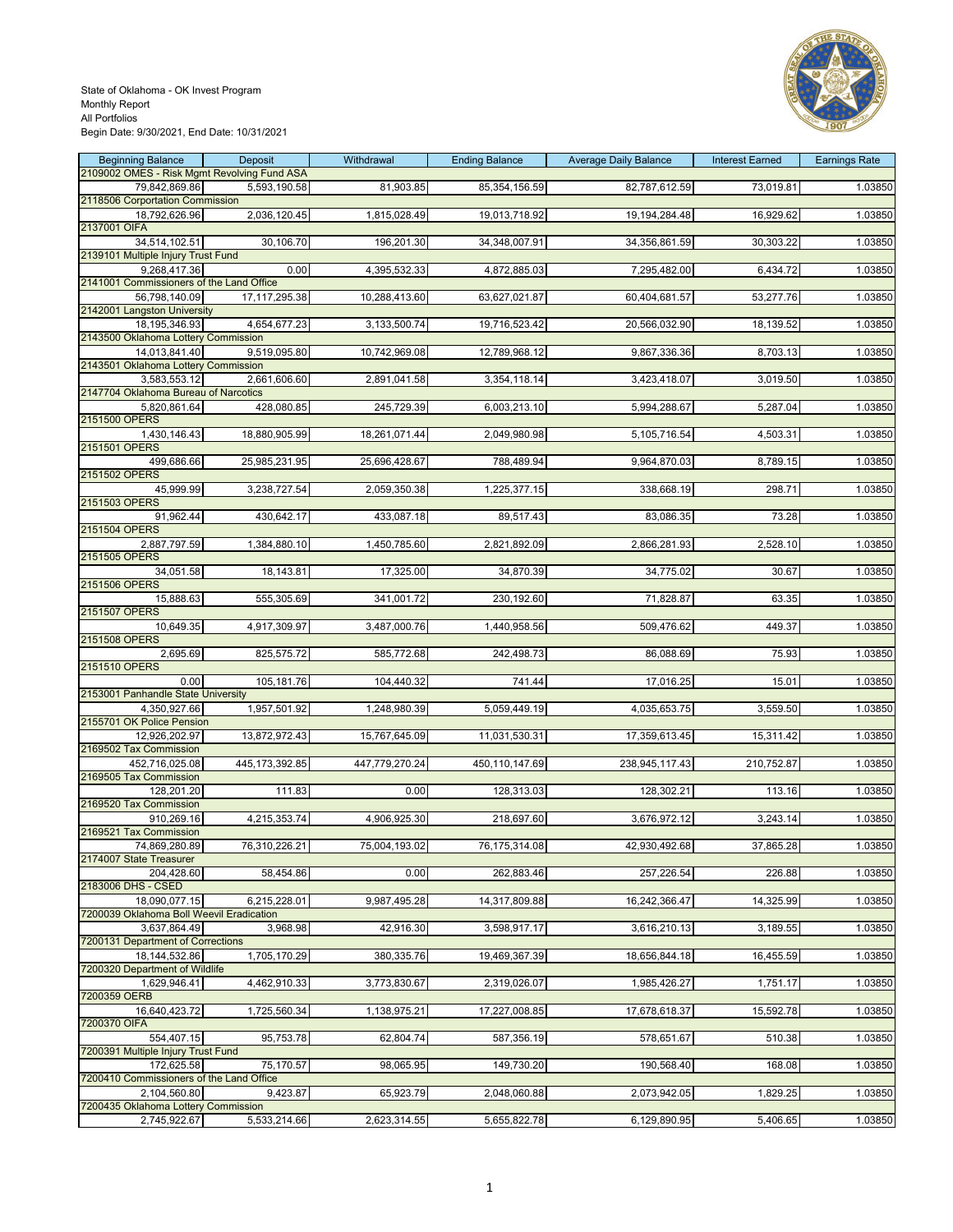| <b>Beginning Balance</b>                                        | Deposit       | Withdrawal    | <b>Ending Balance</b> | <b>Average Daily Balance</b> | <b>Interest Earned</b> | <b>Earnings Rate</b> |
|-----------------------------------------------------------------|---------------|---------------|-----------------------|------------------------------|------------------------|----------------------|
| 7200515 OPERS<br>276,291.36                                     | 548,498.14    | 643,202.24    | 181,587.26            | 465,032.72                   | 410.17                 | 1.03850              |
| 7200557 Oklahoma Police Pension                                 |               |               |                       |                              |                        |                      |
| 0.00                                                            | 205,392.12    | 204,484.34    | 907.78                | 25,693.75                    | 22.66                  | 1.03850              |
| 7200588 Real Estate Commission<br>1,525,809.76                  | 355,824.72    | 114,603.36    | 1,767,031.12          | 1,764,929.20                 | 1,556.69               | 1.03850              |
| 7200830 Department of Human Services                            |               |               |                       |                              |                        |                      |
| 55,371.76                                                       | 48.30         | 0.00          | 55,420.06             | 55,413.83                    | 48.88                  | 1.03850              |
| 7201825 University Hospitals Authority<br>3,297,937.06          | 2,876.92      | 0.00          | 3,300,813.98          | 3,300,442.76                 | 2,911.04               | 1.03850              |
| 7205090 OMES Risk Management Division/DSC                       |               |               |                       |                              |                        |                      |
| 27,320,278.64                                                   | 2,933,715.44  | 5,244,506.65  | 25,009,487.43         | 25,885,675.12                | 22,831.52              | 1.03850              |
| 7205131 Department of Corrections                               |               | 703,791.28    |                       |                              |                        |                      |
| 890,201.62<br>7205204 JM Davis Arms & Historical Museum         | 462,835.03    |               | 649,245.37            | 800,573.47                   | 706.12                 | 1.03850              |
| 10,038.08                                                       | 8.76          | 0.00          | 10,046.84             | 10,045.71                    | 8.86                   | 1.03850              |
| 7205320 Department of Wildlife                                  |               |               |                       |                              |                        |                      |
| 784,371.91<br>7205359 Sustaining OK Energy Resources            | 270,141.55    | 81,211.36     | 973,302.10            | 852,916.41                   | 752.28                 | 1.03850              |
| 6,277,510.55                                                    | 76,599.00     | 164, 157.54   | 6,189,952.01          | 6,301,919.09                 | 5,558.38               | 1.03850              |
| 7205435 Oklahoma Lottery Commission                             |               |               |                       |                              |                        |                      |
| 104,354.45<br>7205515 OPERS                                     | 11,242.35     | 0.00          | 115,596.80            | 113,787.14                   | 100.36                 | 1.03850              |
| 563,894.17                                                      | 95,157.72     | 0.00          | 659,051.89            | 610,388.92                   | 538.37                 | 1.03850              |
| 7205563 OK Bd for Private Vocational Schools                    |               |               |                       |                              |                        |                      |
| 62.840.20<br>7205630 Oklahoma Department of Securities          | 5,158.52      | 16,754.41     | 51,244.31             | 56,680.48                    | 49.99                  | 1.03850              |
| 941,685.58                                                      | 6.821.93      | 541.08        | 947,966.43            | 944,205.81                   | 832.80                 | 1.03850              |
| 7205807 Oklahoma Health Care Authority                          |               |               |                       |                              |                        |                      |
| 4,950,473.72                                                    | 35,132,503.68 | 37,550,969.37 | 2,532,008.03          | 16,858,991.73                | 14,869.86              | 1.03850              |
| 7210270 State Election Board<br>3,540,902.93                    | 3,120.31      | 10,823.12     | 3,533,200.12          | 3,534,645.64                 | 3,117.61               | 1.03850              |
| 7210320 Department of Wildlife                                  |               |               |                       |                              |                        |                      |
| 7,255,709.70                                                    | 219,220.83    | 636,421.38    | 6,838,509.15          | 7,082,521.64                 | 6,246.88               | 1.03850              |
| 7210350 Oklahoma Historical Society<br>29.34                    | 0.03          | 0.00          | 29.37                 | 29.37                        | 0.03                   | 1.03850              |
| 7210400 Office of Juvenile Affairs                              |               |               |                       |                              |                        |                      |
| 20,665.42                                                       | 18.03         | 0.00          | 20,683.45             | 20,681.12                    | 18.24                  | 1.03850              |
| 7210410 Commissioners of the Land Office<br>132,000.00          | 115.14        | 0.00          | 132,115.14            | 132,100.28                   | 116.51                 | 1.03850              |
| 7210515 OPERS                                                   |               |               |                       |                              |                        |                      |
| 223,713.82                                                      | 22,625.27     | 0.00          | 246,339.09            | 235,013.14                   | 207.28                 | 1.03850              |
| 7210570 State Board of Licensure for Professional<br>369,202.86 | 322.06        | 0.00          | 369,524.92            | 369,483.36                   | 325.89                 | 1.03850              |
| 7210588 Real Estate Commission                                  |               |               |                       |                              |                        |                      |
| 482,142.53                                                      | 419.75        | 173,833.25    | 308,729.03            | 342,320.01                   | 301.93                 | 1.03850              |
| 7215270 State of Oklahoma Election Board<br>9,763,113.89        | 8,521.06      | 6,936.25      | 9,764,698.70          | 9,764,717.96                 | 8,612.62               | 1.03850              |
| 7215320 Department of Wildlife                                  |               |               |                       |                              |                        |                      |
| 3,879,171.12                                                    | 19,544.28     | 0.00          | 3,898,715.40          | 3,894,629.20                 | 3,435.12               | 1.03850              |
| 7215566 Tourism & Recreation Department<br>7,139,171.60         | 1,685,379.77  | 3,122,771.99  | 5,701,779.38          | 6,114,681.04                 | 5,393.23               | 1.03850              |
| 7215585 Department of Public Safety                             |               |               |                       |                              |                        |                      |
| 387,799.20                                                      | 3,338.40      | 2,276.42      | 388,861.18            | 387,969.07                   | 342.19                 | 1.03850              |
| 7215670 JD McCarty Center<br>907,683.33                         | 9,346.64      | 190.52        | 916,839.45            | 909,635.61                   | 802.31                 | 1.03850              |
| 7215825 University Hospitals Authority                          |               |               |                       |                              |                        |                      |
| 1,606,234.63                                                    | 4,678.71      | 0.00          | 1,610,913.34          | 1,609,157.20                 | 1,419.30               | 1.03850              |
| 7216805 Department of Rehabilitation Services<br>824,916.43     | 11,923.20     | 12,687.50     | 824,152.13            | 830,773.54                   | 732.75                 | 1.03850              |
| 7220090 OSF Building Project Fund                               |               |               |                       |                              |                        |                      |
| 0.42                                                            | 0.00          | 0.00          | 0.42                  | 0.42                         | 0.00                   | 1.03850              |
| 7220320 Dept of Wildlife Conservation<br>5,056,284.41           | 238,698.88    | 3,000.00      | 5,291,983.29          | 5,162,190.83                 | 4,553.12               | 1.03850              |
| 7220570 OSB of Licensure for Professional Engine                |               |               |                       |                              |                        |                      |
| 300,000.00                                                      | 61.07         | 0.00          | 300,061.07            | 300,053.19                   | 264.65                 | 1.03850              |
| 7220585 Department of Public Safety                             |               |               |                       |                              |                        |                      |
| 3,560,305.86<br>7220830 Department of Human Services            | 3,090.20      | 109,939.58    | 3,453,456.48          | 3,514,883.03                 | 3,100.17               | 1.03850              |
| 13,746.55                                                       | 11.99         | 0.00          | 13,758.54             | 13,756.99                    | 12.13                  | 1.03850              |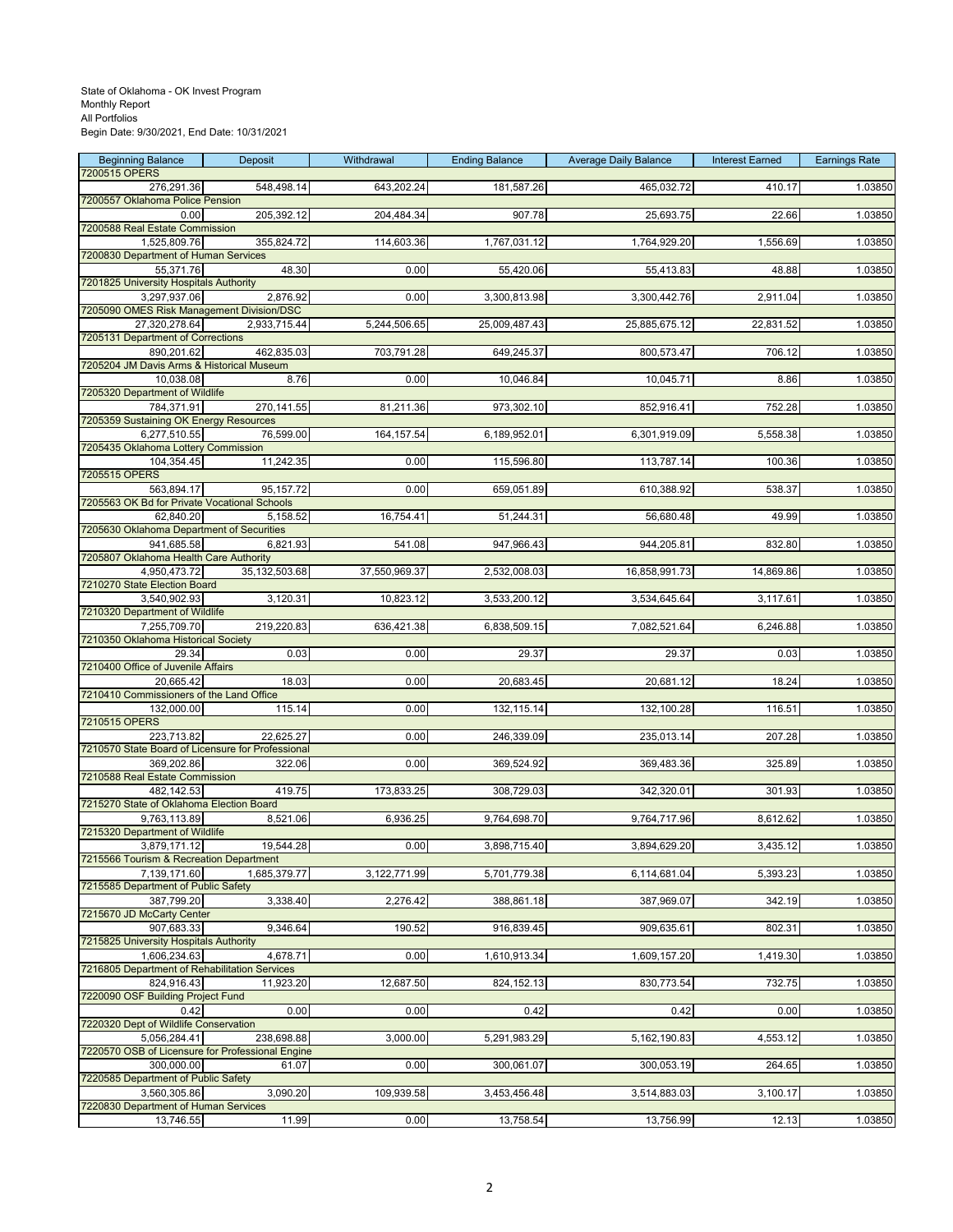| <b>Beginning Balance</b>                               | Deposit      | Withdrawal   | <b>Ending Balance</b> | <b>Average Daily Balance</b> | <b>Interest Earned</b> | <b>Earnings Rate</b> |
|--------------------------------------------------------|--------------|--------------|-----------------------|------------------------------|------------------------|----------------------|
| 7225040 Department of Agriculture                      |              |              |                       |                              |                        |                      |
| 335,460.26<br>7225830 Department of Human Services     | 6,593.84     | 0.00         | 342,054.10            | 338,385.60                   | 298.46                 | 1.03850              |
| 3,599,754.06                                           | 2,984.86     | 0.00         | 3,602,738.92          | 3,602,353.78                 | 3,177.33               | 1.03850              |
| 7230220 Oklahoma Crime Victims Compensation            |              |              |                       |                              |                        |                      |
| 1,105,874.10                                           | 242,068.65   | 701,122.39   | 646,820.36            | 993,746.98                   | 876.50                 | 1.03850              |
| 7230345 Department of Transportation                   |              |              |                       |                              |                        |                      |
| 6,479,046.55                                           | 340,875.61   | 911,880.03   | 5,908,042.13          | 6,438,671.31                 | 5,679.00               | 1.03850              |
| 7230695 Tax Commission<br>875,656.85                   | 46,294.58    | 45,617.25    | 876,334.18            | 908,424.43                   | 801.24                 | 1.03850              |
| 7230807 Health Care Authority                          |              |              |                       |                              |                        |                      |
| 106,969.72                                             | 7,548,700.22 | 7,533,981.94 | 121,688.00            | 2,177,592.48                 | 1,920.67               | 1.03850              |
| 7235605 Regents for Higher Education                   |              |              |                       |                              |                        |                      |
| 10,487,332.63                                          | 848,513.67   | 1,660,959.20 | 9,674,887.10          | 9,782,879.83                 | 8,628.63               | 1.03850              |
| 7240807 Health Care Authority                          |              |              |                       |                              |                        |                      |
| 13,862,009.52<br>7240830 Oklahoma Human Services       | 12,091.85    | 0.00         | 13,874,101.37         | 13,872,541.13                | 12,235.77              | 1.03850              |
| 17,265,428.42                                          | 15,225.65    | 139,465.00   | 17, 141, 189.07       | 17,220,204.15                | 15,188.46              | 1.03850              |
| 7244090 OMES Dept of Central Services                  |              |              |                       |                              |                        |                      |
| 1,697,200.24                                           | 272,595.60   | 570,778.31   | 1,399,017.53          | 1,797,588.98                 | 1,585.50               | 1.03850              |
| 7245807 Health Care Authority                          |              |              |                       |                              |                        |                      |
| 17,111,018.01                                          | 5,816,754.36 | 3,461,306.96 | 19,466,465.41         | 18,732,263.79                | 16,522.11              | 1.03850              |
| 7255090 Department of Central Services                 |              |              |                       |                              |                        |                      |
| 1,218,795.28<br>7255585 Oklahoma Dept of Public Safety | 2,269.96     | 1,145.70     | 1,219,919.54          | 1,219,464.87                 | 1,075.58               | 1.03850              |
| 22,451.65                                              | 19.58        | 0.00         | 22,471.23             | 22,468.70                    | 19.82                  | 1.03850              |
| 7260090 OMES Risk Management Division                  |              |              |                       |                              |                        |                      |
| 6,245,436.96                                           | 136,544.27   | 671,270.86   | 5,710,710.37          | 5,709,189.18                 | 5,035.58               | 1.03850              |
| 7265090 Risk Management Fund                           |              |              |                       |                              |                        |                      |
| 147,812.92                                             | 593,349.81   | 618,526.81   | 122,635.92            | 214,574.08                   | 189.26                 | 1.03850              |
| 7275740 OST - SEED<br>22,013.42                        | 19.54        | 549.85       | 21,483.11             | 21,835.33                    | 19.26                  | 1.03850              |
| 7280090 OMES DCS Property Distribution                 |              |              |                       |                              |                        |                      |
| 688,363.05                                             | 129,784.04   | 132,718.63   | 685,428.46            | 683,402.11                   | 602.77                 | 1.03850              |
| 7280131 Department of Corrections                      |              |              |                       |                              |                        |                      |
| 5,352,525.89                                           | 1,613,455.55 | 2,087,187.93 | 4,878,793.51          | 5,356,365.79                 | 4,724.39               | 1.03850              |
| 7280345 Department of Transportation                   |              |              |                       |                              |                        |                      |
| 774,438.30                                             | 556,891.71   | 1,009,556.51 | 321,773.50            | 990,247.32                   | 873.41                 | 1.03850              |
| 7285345 Department of Transportation<br>183,666,180.16 | 8,480,004.67 | 6,814,925.53 | 185,331,259.30        | 185,698,545.04               | 163,788.66             | 1.03850              |
| 7295090 Emergency & Transportation                     |              |              |                       |                              |                        |                      |
| 4,856,982.56                                           | 115,000.00   | 30,000.00    | 4,941,982.56          | 4,864,563.21                 | 4,290.61               | 1.03850              |
| 7296150 University of Science & Arts                   |              |              |                       |                              |                        |                      |
| 41.72                                                  | 0.04         | 0.00         | 41.76                 | 41.75                        | 0.04                   | 1.03850              |
| 7303000 Tobacco Litigation Escrow Fund                 |              |              |                       |                              |                        |                      |
| 30.248.16<br>7360566 Tourism & Recreation Department   | 26.39        | 0.00         | 30,274.55             | 30,271.14                    | 26.70                  | 1.03850              |
| 6,018,998.40                                           | 20,526.87    | 0.00         | 6,039,525.27          | 6,035,957.85                 | 5,323.80               | 1.03850              |
| 7401105 OCIA NACEA Construction Series 2018B           |              |              |                       |                              |                        |                      |
| 1,334,822.46                                           | 1,164.24     | 0.00         | 1,335,986.70          | 1,335,836.48                 | 1,178.23               | 1.03850              |
| 7403292 Oklahoma Department of Environmental Quali     |              |              |                       |                              |                        |                      |
| 290,404.76                                             | 253.32       | 545.99       | 290,112.09            | 290,079.40                   | 255.85                 | 1.03850              |
| 7405220 District Attorneys Council<br>3,007,676.78     | 2,471,804.39 | 173,599.59   | 5,305,881.58          | 4,011,790.48                 | 3,538.45               | 1.03850              |
| 7408105 OCIA                                           |              |              |                       |                              |                        |                      |
| 542,137.49                                             | 538,443.97   | 538,143.24   | 542,438.22            | 420,883.21                   | 371.22                 | 1.03850              |
| 7409105 OCIA NACEA Revenue Series 2018B                |              |              |                       |                              |                        |                      |
| 443.84                                                 | 88,997.94    | 88,961.35    | 480.43                | 20,563.76                    | 18.14                  | 1.03850              |
| 7411105 OCIA Capitol Repair Revenue Series 2018C       |              |              |                       |                              |                        |                      |
| 3,049.81<br>7412105 OCIA                               | 871,350.53   | 871,347.92   | 3,052.42              | 171,700.07                   | 151.44                 | 1.03850              |
| 1,268,371.44                                           | 1,259,728.63 | 1,258,512.51 | 1,269,587.56          | 985,250.40                   | 869.00                 | 1.03850              |
| 7415105 OCIA DOC Construction Series 2018D             |              |              |                       |                              |                        |                      |
| 33,497,382.03                                          | 30,147.56    | 5,228,872.46 | 28,298,657.13         | 30,187,623.97                | 26,625.90              | 1.03850              |
| 7416000 OSF - Oil Overcharge                           |              |              |                       |                              |                        |                      |
| 293,948.43                                             | 256.41       | 0.00         | 294,204.84            | 294,171.75                   | 259.46                 | 1.03850              |
| 7416105 OCIA DOC Revenue Series 2018D                  |              |              |                       |                              |                        |                      |
| 756,497.96<br>7416160 Department of Commerce           | 750,963.85   | 750,238.55   | 757,223.26            | 611,922.21                   | 539.72                 | 1.03850              |
| 3,083,363.32                                           | 7,245.07     | 0.00         | 3,090,608.39          | 3,087,615.05                 | 2,723.32               | 1.03850              |
|                                                        |              |              |                       |                              |                        |                      |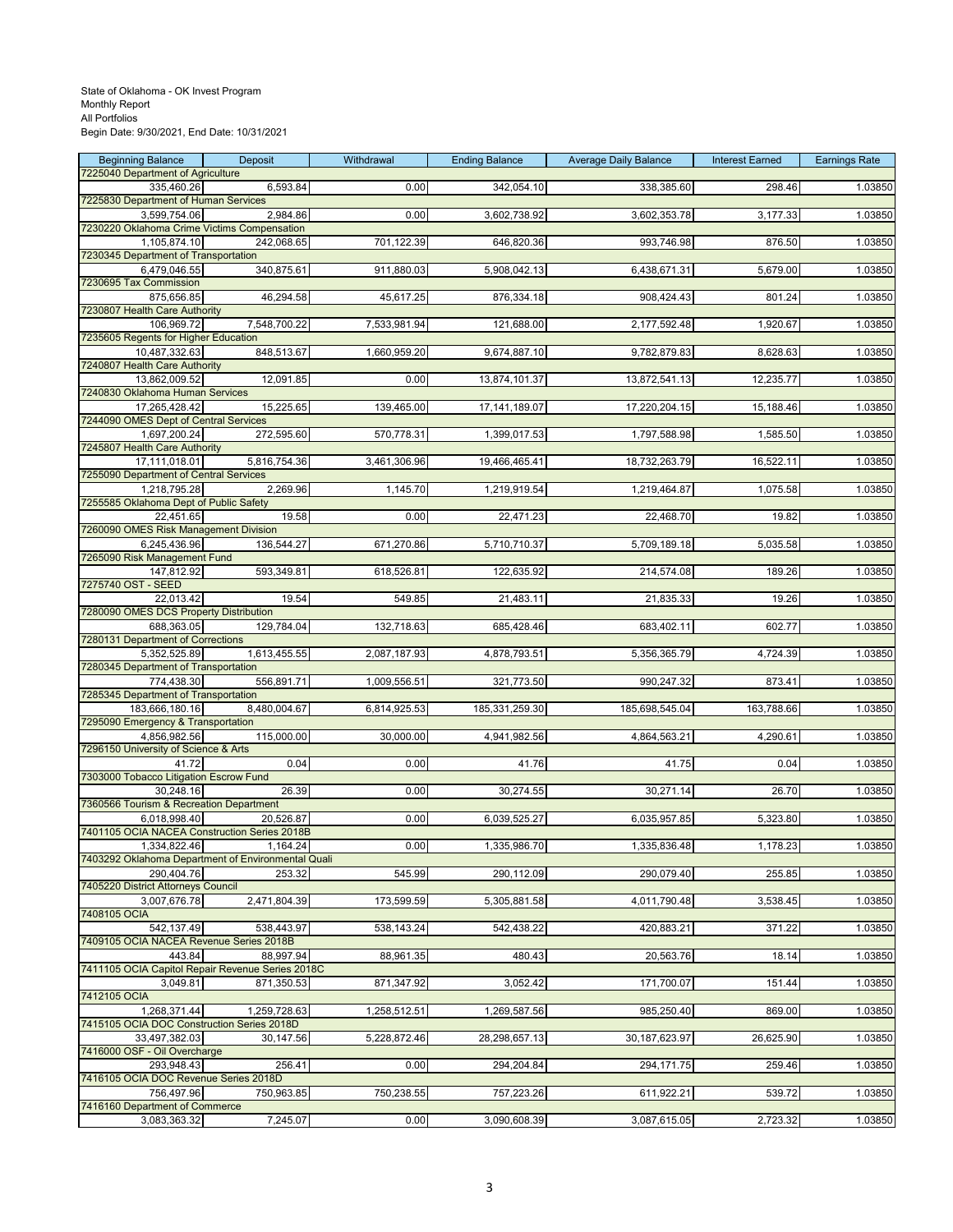| <b>Beginning Balance</b>                                       | Deposit       | Withdrawal    | <b>Ending Balance</b> | <b>Average Daily Balance</b> | <b>Interest Earned</b> | <b>Earnings Rate</b> |
|----------------------------------------------------------------|---------------|---------------|-----------------------|------------------------------|------------------------|----------------------|
| 7419105 OCIA<br>1,940,822.19                                   | 2,328,516.18  | 2,285,856.28  | 1,983,482.09          | 1,630,595.45                 | 1,438.21               | 1.03850              |
| 7420105 OCIA                                                   |               |               |                       |                              |                        |                      |
| 4,438,098.30                                                   | 4,345.05      | 864,653.57    | 3,577,789.78          | 4,079,286.04                 | 3,597.99               | 1.03850              |
| 7424105 OCIA<br>866.97                                         | 211,731.25    | 211,552.09    | 1,046.13              | 28,320.06                    | 24.98                  | 1.03850              |
| 7426000 OSF - Oil Overcharge                                   |               |               |                       |                              |                        |                      |
| 2,456,089.49                                                   | 2,142.45      | 0.00          | 2,458,231.94          | 2,457,955.49                 | 2,167.95               | 1.03850              |
| 7426160 Department of Commerce<br>14,736,472.76                | 15,989.24     | 0.00          | 14,752,462.00         | 14,749,538.10                | 13,009.29              | 1.03850              |
| 7427105 OCIA-Revenue Series 2019B                              |               |               |                       |                              |                        |                      |
| 3,376,729.74                                                   | 4,802.07      | 688,671.02    | 2,692,860.79          | 3,292,051.41                 | 2,903.63               | 1.03850              |
| 7428105 OCIA Endowed Chairs Fund                               |               |               |                       |                              |                        |                      |
| 964,206.16<br>7430010 Oklahoma State University                | 957,736.40    | 957,201.55    | 964,741.01            | 841, 162. 12                 | 741.92                 | 1.03850              |
| 1,707,268.71                                                   | 4,527,813.55  | 4,295,550.43  | 1,939,531.83          | 2,161,821.38                 | 1,906.76               | 1.03850              |
| 7430011 Oklahoma State University                              |               |               |                       |                              |                        |                      |
| 1,427,558.57<br>7430012 Oklahoma State University              | 2,014,318.84  | 2,030,243.47  | 1,411,633.94          | 1,485,035.95                 | 1,309.82               | 1.03850              |
| 1,712,134.07                                                   | 1,525,736.67  | 1,045,859.99  | 2,192,010.75          | 1,976,575.59                 | 1,743.37               | 1.03850              |
| 7430013 Oklahoma State University                              |               |               |                       |                              |                        |                      |
| 1,181,100.27<br>7430014 Oklahoma State University              | 3,532.34      | 85,656.11     | 1,098,976.50          | 1,145,103.46                 | 1,010.00               | 1.03850              |
| 1,356,386.97                                                   | 1,504,466.50  | 612,763.87    | 2,248,089.60          | 1,724,016.52                 | 1,520.61               | 1.03850              |
| 7430015 Oklahoma State University                              |               |               |                       |                              |                        |                      |
| 1,337,351.32<br>7430016 Oklahoma State University              | 4,328.98      | 158,597.62    | 1,183,082.68          | 1,269,351.54                 | 1,119.59               | 1.03850              |
| 249,947.54                                                     | 218.99        | 885.00        | 249,281.53            | 249,852.79                   | 220.37                 | 1.03850              |
| 7430100 Cameron University                                     |               |               |                       |                              |                        |                      |
| 1,034,763.04<br>7430420 Langston University                    | 994,519.16    | 1,109,318.45  | 919,963.75            | 832,551.44                   | 734.32                 | 1.03850              |
| 1,477,895.06                                                   | 333,897.76    | 709,759.19    | 1,102,033.63          | 1,260,915.55                 | 1,112.14               | 1.03850              |
| 7430461 Rogers State College                                   |               |               |                       |                              |                        |                      |
| 1,682,014.67<br>7430505 Northwestern Oklahoma State University | 50,389.97     | 204,570.70    | 1,527,833.94          | 1,601,089.79                 | 1,412.18               | 1.03850              |
| 289,788.87                                                     | 31,971.65     | 59,812.75     | 261,947.77            | 272,467.12                   | 240.32                 | 1.03850              |
| 7430530 Panhandle State University                             |               |               |                       |                              |                        |                      |
| 12,202.71<br>7430665 Southwestern Oklahoma State University    | 75,546.16     | 76,105.86     | 11,643.01             | 14,659.22                    | 12.93                  | 1.03850              |
| 1,783,828.65                                                   | 318,244.20    | 139,408.60    | 1,962,664.25          | 1,933,131.21                 | 1,705.05               | 1.03850              |
| 7430760 University of Oklahoma                                 |               |               |                       |                              |                        |                      |
| 28,231,084.93<br>7430770 OUHSC                                 | 135,797.83    | 13,065,436.10 | 15,301,446.66         | 22,588,658.92                | 19,923.51              | 1.03850              |
| 77,051,129.00                                                  | 10,708,428.18 | 8,075,275.85  | 79,684,281.33         | 79,120,247.72                | 69,785.14              | 1.03850              |
| 7430773 Oklahoma State University                              |               |               |                       |                              |                        |                      |
| 2,271,276.43<br>7434105 OCIA                                   | 1,510,097.80  | 1,388,621.70  | 2,392,752.53          | 2,312,545.90                 | 2,039.70               | 1.03850              |
| 43,779.77                                                      | 235,752.37    | 189,225.04    | 90,307.10             | 71,667.90                    | 63.21                  | 1.03850              |
| 7436000 OSF - Oil Overcharge                                   |               |               |                       |                              |                        |                      |
| 2,693.80<br>7436105 OCIA                                       | 2.35          | 0.00          | 2,696.15              | 2,695.85                     | 2.38                   | 1.03850              |
| 1,640.68                                                       | 224,740.24    | 224,549.48    | 1,831.44              | 124,946.86                   | 110.20                 | 1.03850              |
| 7437105 OCIA<br>16,104,832.63                                  | 15,343.93     | 2,136,235.43  | 13,983,941.13         | 15,476,782.14                | 13,650.73              | 1.03850              |
| 7438105 OCIA                                                   |               |               |                       |                              |                        |                      |
| 2,696.44                                                       | 755,102.31    | 755,100.00    | 2,698.75              | 148,846.84                   | 131.28                 | 1.03850              |
| 7439105 2020A OCIA                                             | 1,483,097.43  | 1,481,666.67  | 1,493,306.27          |                              | 1,021.86               | 1.03850              |
| 1,491,875.51<br>7442105 OCIA                                   |               |               |                       | 1,158,551.76                 |                        |                      |
| 1,137,800.87                                                   | 1,130,375.82  | 1,129,284.79  | 1,138,891.90          | 883,751.33                   | 779.48                 | 1.03850              |
| 7443105 OCIA<br>241,790.77                                     | 418,229.14    |               |                       |                              |                        | 1.03850              |
| 7444105 OCIA 2017C Series                                      |               | 417,862.52    | 242,157.39            | 273,717.35                   | 241.42                 |                      |
| 258.03                                                         | 132,380.66    | 132,330.42    | 308.27                | 4,570.51                     | 4.03                   | 1.03850              |
| 7444835 Water Resources Board                                  |               |               |                       |                              |                        |                      |
| 6,967,390.07<br>7445105 Oklahoma Capital Improvement           | 6,094.42      | 100,920.85    | 6,872,563.64          | 6,909,223.73                 | 6,094.03               | 1.03850              |
| 5,599.93                                                       | 1,600,100.63  | 1,600,095.83  | 5,604.73              | 315,300.08                   | 278.10                 | 1.03850              |
| 7445835 Water Resources Board                                  |               |               |                       |                              |                        |                      |
| 3,367,457.12                                                   | 4,384.58      | 118,607.66    | 3,253,234.04          | 3,328,502.66                 | 2,935.78               | 1.03850              |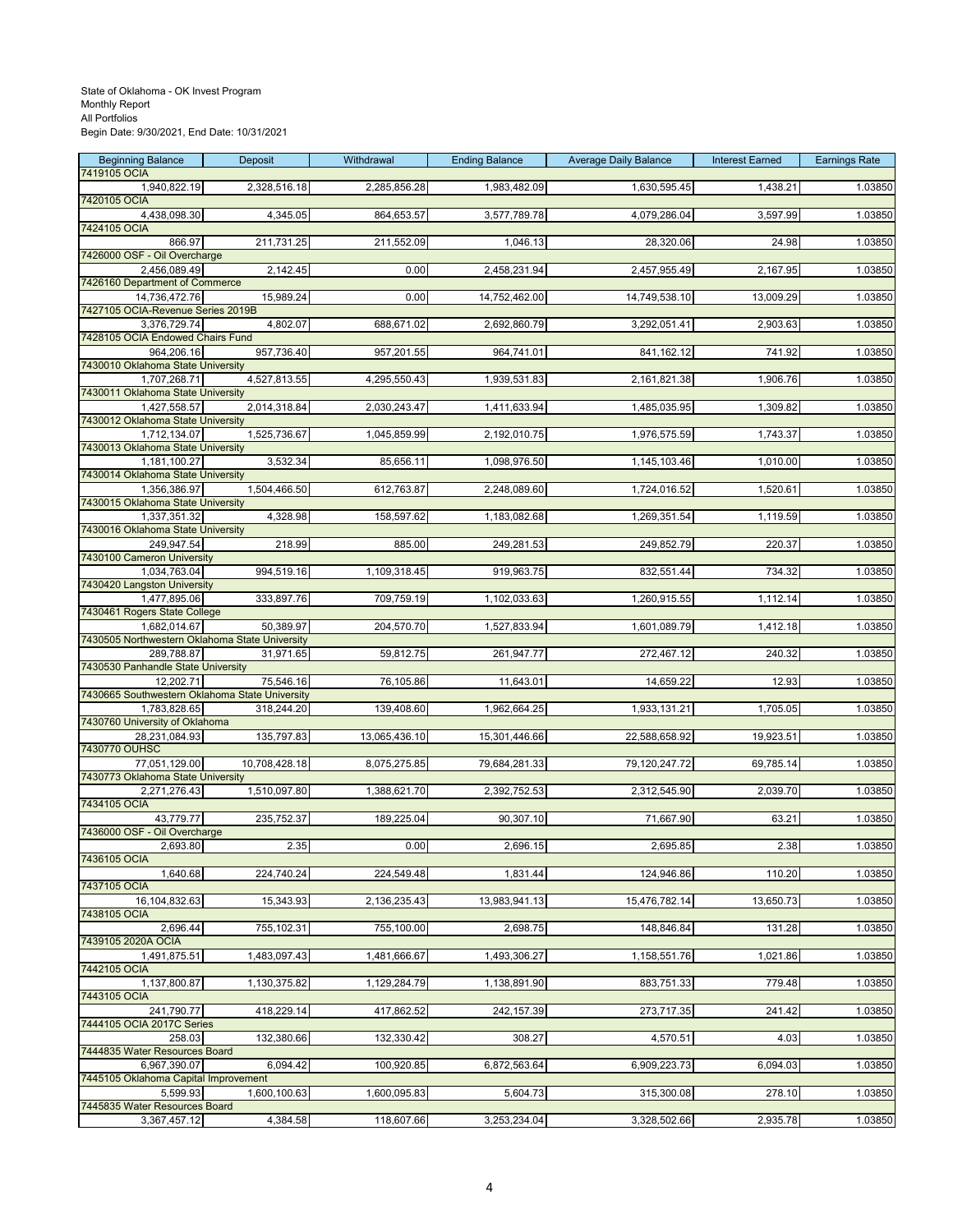| <b>Beginning Balance</b><br>7447105 OCIA               | Deposit       | Withdrawal    | <b>Ending Balance</b> | <b>Average Daily Balance</b> | <b>Interest Earned</b> | <b>Earnings Rate</b> |
|--------------------------------------------------------|---------------|---------------|-----------------------|------------------------------|------------------------|----------------------|
| 65,876.27                                              | 242,343.74    | 242,208.34    | 66,011.67             | 97,784.52                    | 86.25                  | 1.03850              |
| 7450105 OCIA Series 2020B                              |               |               |                       |                              |                        |                      |
| 835,755.31<br>7451105 OCIA Series 2020B                | 829,075.72    | 828,274.49    | 836,556.54            | 649,423.44                   | 572.80                 | 1.03850              |
| 182,160,382.84                                         | 163,526.58    | 0.00          | 182,323,909.42        | 182,302,809.22               | 160,793.58             | 1.03850              |
| 7452105 OCIA Series 2020D<br>83,860.51                 | 83,512.76     | 166,908.33    | 464.94                | 59,682.92                    | 52.64                  | 1.03850              |
| 7453105 OCIA Series 2020D                              |               |               |                       |                              |                        |                      |
| 13,805,083.94<br>7454105 OCIA Series 2020E             | 12,194.03     | 15,250.00     | 13,802,027.97         | 13,803,898.10                | 12,175.23              | 1.03850              |
| 267,676.22                                             | 532,289.56    | 532,226.35    | 267,739.43            | 259,145.96                   | 228.57                 | 1.03850              |
| 7455105 OCIA                                           |               |               |                       |                              |                        |                      |
| 2,493.49<br>7455160 Department of Commerce             | 705,043.80    | 705,041.66    | 2,495.63              | 138,955.03                   | 122.56                 | 1.03850              |
| 452,618.86                                             | 41,277.88     | 1,789.30      | 492,107.44            | 473,358.92                   | 417.51                 | 1.03850              |
| 7456105 OCIA Series 2020E<br>26,108,307.12             | 23,166.58     | 2,210,668.62  | 23,920,805.08         | 24,834,792.39                | 21,904.63              | 1.03850              |
| 7458105 OCIA Series 2020C                              |               |               |                       |                              |                        |                      |
| 461,801.14                                             | 461,034.85    | 460,591.88    | 462,244.11            | 358,182.34                   | 315.92                 | 1.03850              |
| 7460100 Cameron University<br>645,892.61               | 0.00          | 203,202.17    | 442,690.44            | 505,456.63                   | 445.82                 | 1.03850              |
| 7460760 University of Oklahoma                         |               |               |                       |                              |                        |                      |
| 170,159.41<br>7464105 OCIA                             | 148.43        | 0.00          | 170,307.84            | 170,288.69                   | 150.20                 | 1.03850              |
| 3,847,978.87                                           | 3,732.42      | 955,061.20    | 2,896,650.09          | 3,216,091.32                 | 2,836.64               | 1.03850              |
| 7470010 Oklahoma State University                      |               | 0.00          |                       |                              | 1,476.26               |                      |
| 1,672,464.53<br>7470014 Oklahoma State University      | 1,458.89      |               | 1,673,923.42          | 1,673,735.18                 |                        | 1.03850              |
| 0.00                                                   | 1,000.81      | 0.00          | 1,000.81              | 774.82                       | 0.68                   | 1.03850              |
| 7471835 Water Resources Board<br>616,997.64            | 8,861.79      | 0.00          | 625,859.43            | 620,419.93                   | 547.22                 | 1.03850              |
| 7472835 Water Resources Board                          |               |               |                       |                              |                        |                      |
| 91,022,609.55<br>7473835 Water Resources Board         | 82,447.54     | 7,023,460.27  | 84,081,596.82         | 88,261,805.64                | 77,848.12              | 1.03850              |
| 41,808,831.17                                          | 0.00          | 5,737,176.90  | 36,071,654.27         | 36,991,598.93                | 32,627.10              | 1.03850              |
| 7475750 Tulsa Community College                        |               |               |                       |                              |                        |                      |
| 6,043.65<br>7476760 University of Oklahoma             | 5.27          | 0.00          | 6,048.92              | 6,048.24                     | 5.33                   | 1.03850              |
| 11,993,997.31                                          | 10,462.38     | 0.00          | 12,004,459.69         | 12,003,109.71                | 10,586.91              | 1.03850              |
| 7479010 Oklahoma State University<br>12,869,412.91     | 11,303.78     | 1,563,283.31  | 11,317,433.38         | 12,094,032.19                | 10,667.10              | 1.03850              |
| 7485010 Oklahoma State University                      |               |               |                       |                              |                        |                      |
| 128,232.54<br>7486010 Oklahoma State University        | 113.33        | 0.00          | 128,345.87            | 128,331.25                   | 113.19                 | 1.03850              |
| 7,600.31                                               | 6.63          | 7,606.94      | 0.00                  | 2,943.77                     | 2.60                   | 1.03850              |
| 7487010 Oklahoma State University                      |               |               |                       |                              |                        |                      |
| 14,927,911.79<br>7488010 Oklahoma State University     | 13,021.76     | 11,770.94     | 14,929,162.61         | 14,932,249.99                | 13,170.45              | 1.03850              |
| 911,326.72                                             | 794.98        | 13,045.98     | 899,075.72            | 904,864.87                   | 798.10                 | 1.03850              |
| 7488105 OCIA<br>14,788.15                              | 20,651.34     | 20,633.35     | 14,806.14             | 14,671.04                    | 12.94                  | 1.03850              |
| 7490010Oklahoma State University                       |               |               |                       |                              |                        |                      |
| 48,135.69<br>7490013Oklahoma State University          | 41.99         | 0.00          | 48,177.68             | 48,172.26                    | 42.49                  | 1.03850              |
| 21,834.04                                              | 19.05         | 0.00          | 21,853.09             | 21,850.63                    | 19.27                  | 1.03850              |
| 7490015Oklahoma State University                       |               |               |                       |                              |                        |                      |
| 1,395.24<br>7490270 Oklahoma State Election Board      | 1.21          | 0.00          | 1,396.45              | 1,396.29                     | 1.23                   | 1.03850              |
| 17.75                                                  | 0.02          | 0.00          | 17.77                 | 17.77                        | 0.02                   | 1.03850              |
| 7490760 University of Oklahoma<br>324,232.63           | 13,500,326.15 | 13,584,348.99 | 240,209.79            | 3,774,024.47                 | 3,328.74               | 1.03850              |
| 7490773Oklahoma State University                       |               |               |                       |                              |                        |                      |
| 56,511.06                                              | 49.53         | 0.00          | 56,560.59             | 56,554.20                    | 49.88                  | 1.03850              |
| 7491220 District Attorneys Council<br>3,394,584.51     | 0.00          | 113,221.34    | 3,281,363.17          | 3,317,609.60                 | 2,926.18               | 1.03850              |
| 7510410 Commissioners of the Land Office               |               |               |                       |                              |                        |                      |
| 799,693.52<br>7511410 Commissioners of the Land Office | 0.00          | 0.00          | 799,693.52            | 799,693.52                   | 705.34                 | 1.03850              |
| 879,889.71                                             | 0.00          | 4,232.60      | 875,657.11            | 878,848.03                   | 775.16                 | 1.03850              |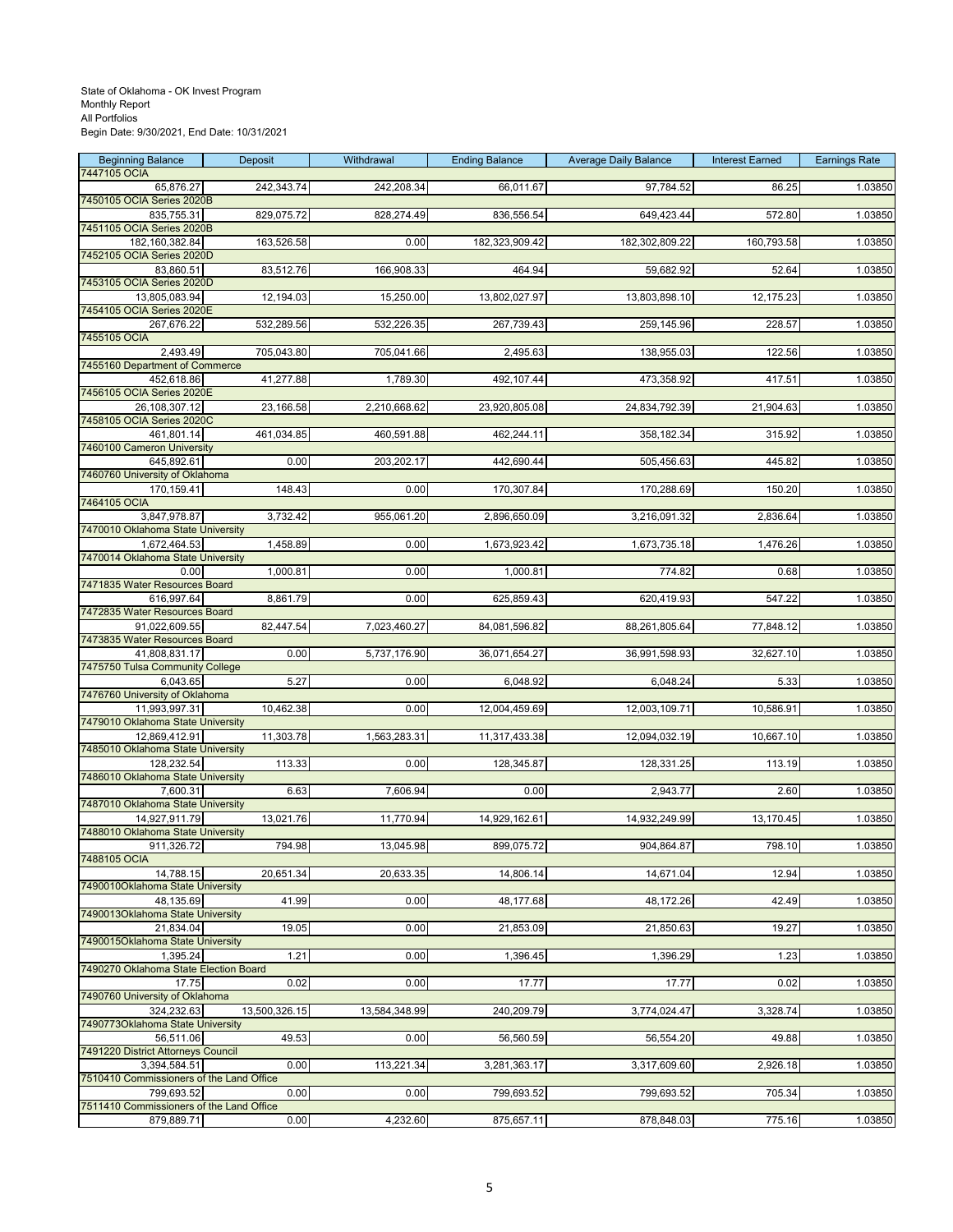| <b>Beginning Balance</b>                                     | Deposit      | Withdrawal   | <b>Ending Balance</b> | <b>Average Daily Balance</b> | <b>Interest Earned</b> | <b>Earnings Rate</b> |
|--------------------------------------------------------------|--------------|--------------|-----------------------|------------------------------|------------------------|----------------------|
| 7512410 Commissioners of the Land Office                     |              |              |                       |                              |                        |                      |
| 5,922,317.85<br>7519410 Commissioners of the Land Office     | 0.00         | 593,727.47   | 5,328,590.38          | 5,698,066.86                 | 5,025.77               | 1.03850              |
| 0.01                                                         | 0.00         | 0.00         | 0.01                  | 0.01                         | 0.00                   | 1.03850              |
| 7600010 Oklahoma State University                            |              |              |                       |                              |                        |                      |
| 4,401,039.31                                                 | 532,481.53   | 322,435.82   | 4,611,085.02          | 4,265,117.83                 | 3,761.89               | 1.03850              |
| 7600100 Cameron University                                   |              |              |                       |                              |                        |                      |
| 688,046.56<br>7600120 University of Central Oklahoma         | 65,856.04    | 16,327.87    | 737,574.73            | 687,491.54                   | 606.38                 | 1.03850              |
| 3,498,044.57                                                 | 68,299.27    | 0.00         | 3,566,343.84          | 3,509,098.22                 | 3,095.07               | 1.03850              |
| 7600150 University of Science & Arts                         |              |              |                       |                              |                        |                      |
| 406,095.78                                                   | 65,653.60    | 82,017.81    | 389,731.57            | 372,375.74                   | 328.44                 | 1.03850              |
| 7600230 East Central University                              |              |              |                       |                              |                        |                      |
| 1,310,081.79<br>7600420 Langston University                  | 1,159.94     | 64,857.09    | 1,246,384.64          | 1,290,344.98                 | 1,138.10               | 1.03850              |
| 1,845,752.27                                                 | 44,066.26    | 439,878.94   | 1,449,939.59          | 1,572,796.17                 | 1,387.23               | 1.03850              |
| 7600485 Northeastern State University                        |              |              |                       |                              |                        |                      |
| 2,552,841.72                                                 | 69,928.20    | 80,264.78    | 2,542,505.14          | 2,515,422.21                 | 2,218.64               | 1.03850              |
| 7600490 Northern Oklahoma College                            |              |              |                       |                              |                        |                      |
| 780,749.62<br>7600505 Northwestern Oklahoma State University | 261,312.12   | 315,007.45   | 727,054.29            | 738,895.00                   | 651.72                 | 1.03850              |
| 2,373,358.59                                                 | 67,326.69    | 56,579.81    | 2,384,105.47          | 2,357,683.29                 | 2,079.51               | 1.03850              |
| 7600530 Panhandle State University                           |              |              |                       |                              |                        |                      |
| 98,812.71                                                    | 35,081.44    | 0.00         | 133,894.15            | 103,399.56                   | 91.20                  | 1.03850              |
| 7600660 Southeastern Oklahoma State Unversity                |              |              |                       |                              |                        |                      |
| 52,263.19<br>7600665 Southwestern Oklahoma State University  | 47.34        | 51,056.59    | 1,253.94              | 30,893.59                    | 27.25                  | 1.03850              |
| 2,090,811.66                                                 | 67,074.50    | 0.00         | 2,157,886.16          | 2,100,798.58                 | 1,852.93               | 1.03850              |
| 7600760 University of Oklahoma                               |              |              |                       |                              |                        |                      |
| 4,233,665.78                                                 | 532,197.60   | 0.00         | 4,765,863.38          | 4,304,883.21                 | 3,796.97               | 1.03850              |
| 7650010 Oklahoma State University                            |              |              |                       |                              |                        |                      |
| 3,070,158.96                                                 | 161,532.18   | 809,145.56   | 2,422,545.58          | 2,529,727.81                 | 2,231.25               | 1.03850              |
| 7650100 Cameron University<br>719,967.94                     | 27,864.61    | 33,697.77    | 714,134.78            | 705,542.18                   | 622.30                 | 1.03850              |
| 7650120 University of Central Oklahoma                       |              |              |                       |                              |                        |                      |
| 1,744,061.88                                                 | 28,754.98    | 0.00         | 1,772,816.86          | 1,748,891.02                 | 1,542.55               | 1.03850              |
| 7650150 University of Science & Arts                         |              |              |                       |                              |                        |                      |
| 452,755.92                                                   | 27,247.00    | 31,162.39    | 448,840.53            | 431,816.55                   | 380.87                 | 1.03850              |
| 7650230 East Central University<br>979,603.14                | 7,811.11     | 14,651.19    | 972,763.06            | 973,820.18                   | 858.92                 | 1.03850              |
| 7650420 Langston University                                  |              |              |                       |                              |                        |                      |
| 1,492,679.67                                                 | 51,546.54    | 78,870.94    | 1,465,355.27          | 1,467,575.69                 | 1,294.42               | 1.03850              |
| 7650485 Northeastern State University                        |              |              |                       |                              |                        |                      |
| 908,922.71<br>7650490 Northern Oklahoma College              | 28,072.27    | 28,716.18    | 908,278.80            | 892,117.84                   | 786.86                 | 1.03850              |
| 1,958,390.86                                                 | 203,525.71   | 58,495.24    | 2,103,421.33          | 1,955,858.08                 | 1,725.09               | 1.03850              |
| 7650505 Northwestern Oklahoma State University               |              |              |                       |                              |                        |                      |
| 805,728.72                                                   | 27,936.47    | 25,000.00    | 808,665.19            | 789,683.68                   | 696.51                 | 1.03850              |
| 7650530 Panhandle State University                           |              |              |                       |                              |                        |                      |
| 30,769.19                                                    | 15,123.32    | 2,233.91     | 43,658.60             | 30,774.92                    | 27.14                  | 1.03850              |
| 7650660 Southeastern Oklahoma State Unversity<br>23,671.58   | 92,538.50    | 5,679.38     | 110,530.70            | 33,239.63                    | 29.32                  | 1.03850              |
| 7650665 Southwestern Oklahoma State University               |              |              |                       |                              |                        |                      |
| 546,709.57                                                   | 27,710.53    | 0.00         | 574,420.10            | 550,629.03                   | 485.66                 | 1.03850              |
| 7650760 University of Oklahoma                               |              |              |                       |                              |                        |                      |
| 2,080,599.14                                                 | 318,189.14   | 0.00         | 2,398,788.28          | 2,122,886.04                 | 1,872.41               | 1.03850              |
| 7700040 Department of Agriculture<br>11,118,056.91           | 9,698.30     | 0.00         | 11,127,755.21         | 11,126,503.82                | 9,813.73               | 1.03850              |
| 7700041 Western Oklahoma State College                       |              |              |                       |                              |                        |                      |
| 21.627.37                                                    | 1,365,477.56 | 493,483.02   | 893,621.91            | 277,211.31                   | 244.50                 | 1.03850              |
| 7700131 Department of Corrections                            |              |              |                       |                              |                        |                      |
| 29,585,491.53                                                | 3,018,991.65 | 3,573,211.66 | 29,031,271.52         | 29,340,203.48                | 25,878.46              | 1.03850              |
| 7700240 Eastern Oklahoma State College                       |              |              |                       | 1,949,054.72                 |                        |                      |
| 3,021,660.05<br>7700461 Rogers State College                 | 949,616.06   | 2,498,673.38 | 1,472,602.73          |                              | 1,719.09               | 1.03850              |
| 9,372,725.83                                                 | 303,595.00   | 1,623,657.64 | 8,052,663.19          | 8,608,001.55                 | 7,592.38               | 1.03850              |
| 7700490 Northern Oklahoma College                            |              |              |                       |                              |                        |                      |
| 4,393,111.71                                                 | 2,234,007.26 | 720,593.56   | 5,906,525.41          | 5,393,816.02                 | 4,757.42               | 1.03850              |
| 7700606 Ardmore Higher Education Center                      |              |              |                       |                              |                        |                      |
| 188,486.69                                                   | 164.42       | 0.00         | 188,651.11            | 188,629.89                   | 166.37                 | 1.03850              |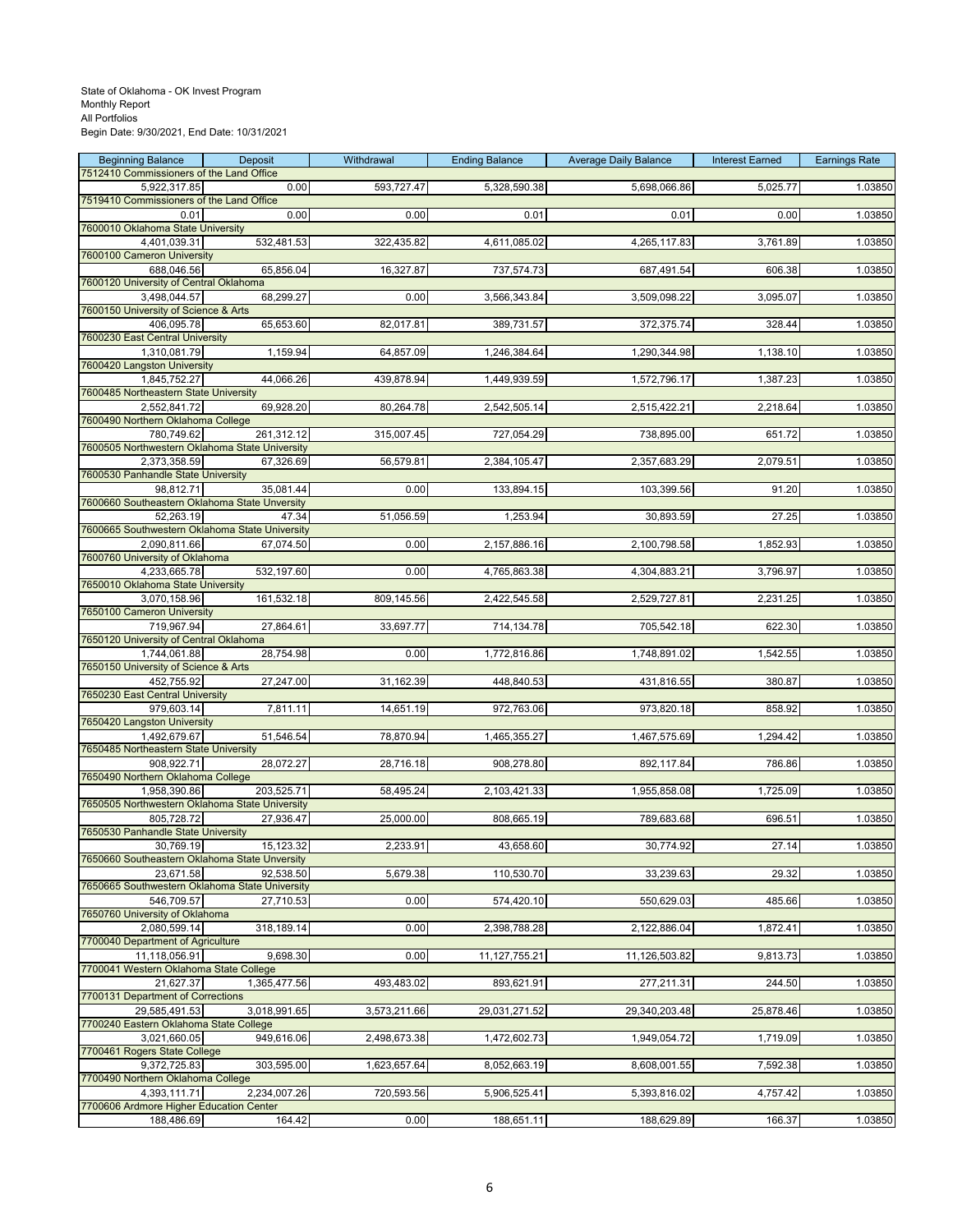| <b>Beginning Balance</b>                                | Deposit       | Withdrawal       | <b>Ending Balance</b> | <b>Average Daily Balance</b> | <b>Interest Earned</b> | <b>Earnings Rate</b> |
|---------------------------------------------------------|---------------|------------------|-----------------------|------------------------------|------------------------|----------------------|
| 7700633 Oklahoma City Community College<br>8,629,008.96 | 3,875,714.12  | 1,759,457.21     | 10,745,265.87         | 9,884,286.22                 | 8,718.08               | 1.03850              |
| 7700660 Southeastern Oklahoma State University          |               |                  |                       |                              |                        |                      |
| 10,964,379.81                                           | 952,958.02    | 1,641,874.73     | 10,275,463.10         | 10,907,476.06                | 9,620.54               | 1.03850              |
| 7700760 University of Oklahoma                          |               |                  |                       |                              |                        |                      |
| 35,031,431.98<br>7700830 Department of Human Services   | 49,159,444.98 | 33,772,366.39    | 50,418,510.57         | 44,377,301.95                | 39,141.39              | 1.03850              |
| 1,163,994.64                                            | 14,287.22     | 405,921.75       | 772,360.11            | 1,014,283.40                 | 894.61                 | 1.03850              |
| 7701010 Oklahoma State University                       |               |                  |                       |                              |                        |                      |
| 7,508,892.06<br>7701150 University of Science & Arts    | 33,806,922.37 | 36, 152, 021. 15 | 5,163,793.28          | 7,039,543.33                 | 6,208.97               | 1.03850              |
| 4.952.668.17                                            | 617,523.29    | 2,226,930.29     | 3,343,261.17          | 4,628,892.95                 | 4,082.75               | 1.03850              |
| 7701165 Connors State College                           |               |                  |                       |                              |                        |                      |
| 870,320.95<br>7701400 Office of Juvenile Affairs        | 1,210,270.63  | 379,851.46       | 1,700,740.12          | 1,167,679.05                 | 1,029.91               | 1.03850              |
| 5,312.99                                                | 1,752.74      | 2,806.19         | 4,259.54              | 4,222.56                     | 3.72                   | 1.03850              |
| 7701480 Northeasten Oklahoma A&M College                |               |                  |                       |                              |                        |                      |
| 689,989.71                                              | 971,351.57    | 987,617.38       | 673,723.90            | 541,700.09                   | 477.79                 | 1.03850              |
| 7701530 Panhandle State University<br>119,278.01        | 261,106.68    | 338,098.26       | 42,286.43             | 123,664.55                   | 109.07                 | 1.03850              |
| 7701605 Regents for Higher Education                    |               |                  |                       |                              |                        |                      |
| 33,005,205.65                                           | 274,549.26    | 990,274.79       | 32,289,480.12         | 32, 381, 176.39              | 28,560.64              | 1.03850              |
| 7701650 Department of Veteran Affairs                   | 74,925.77     | 2,243.51         | 1,116,266.03          | 1,095,236.22                 | 966.01                 | 1.03850              |
| 1,043,583.77<br>7701770 OUHSC                           |               |                  |                       |                              |                        |                      |
| 404,430,568.90                                          | 36,327,913.91 | 72,973,254.53    | 367,785,228.28        | 395,117,363.88               | 348,498.93             | 1.03850              |
| 7701805 Department of Rehabilitation Services           |               |                  |                       |                              |                        |                      |
| 147,679.00<br>7701865 Workers Compensation Commission   | 26,608.99     | 7,394.47         | 166,893.52            | 156,656.17                   | 138.17                 | 1.03850              |
| 5,805,803.01                                            | 3,530.42      | 3,103.84         | 5,806,229.59          | 5,807,215.93                 | 5,122.04               | 1.03850              |
| 7702120 University of Central Oklahoma                  |               |                  |                       |                              |                        |                      |
| 17,360,203.76<br>7702650 Department of Veteran Affairs  | 5,815,670.79  | 3,505,704.20     | 19,670,170.35         | 16,150,660.98                | 14,245.10              | 1.03850              |
| 838,903.87                                              | 83,973.15     | 0.00             | 922,877.02            | 901,386.22                   | 795.03                 | 1.03850              |
| 7703650 Department of Veteran Affairs                   |               |                  |                       |                              |                        |                      |
| 1,178,247.74                                            | 151,928.27    | 0.00             | 1,330,176.01          | 1,300,236.22                 | 1,146.83               | 1.03850              |
| 7704120 University of Central Oklahoma<br>466,381.06    | 565,969.38    | 783,021.84       | 249,328.60            | 151,645.34                   | 133.75                 | 1.03850              |
| 7704650 Department of Veteran Affairs                   |               |                  |                       |                              |                        |                      |
| 1,003,869.96                                            | 78,037.17     | 1,121.10         | 1,080,786.03          | 1,065,563.04                 | 939.84                 | 1.03850              |
| 7704865 Workers Compensation Commission<br>26,140.03    | 19,478.37     | 0.00             | 45,618.40             | 34,318.68                    | 30.27                  | 1.03850              |
| 7705505 Northwestern Oklahoma State University          |               |                  |                       |                              |                        |                      |
| 1,611,670.34                                            | 1,575.65      | 941,414.37       | 671,831.62            | 1,298,198.91                 | 1,145.03               | 1.03850              |
| 7705650 Department of Veteran Affairs                   | 99,597.47     |                  |                       | 1,080,352.96                 |                        |                      |
| 1,011,865.13<br>7705675 Self Insurance Guaranty Fund    |               | 0.00             | 1,111,462.60          |                              | 952.89                 | 1.03850              |
| 2,439,325.92                                            | 3,424.54      | 11,760.42        | 2,430,990.04          | 2,436,035.83                 | 2,148.62               | 1.03850              |
| 7705865 Workers Compensation Commission                 |               |                  |                       |                              |                        |                      |
| 43,083.40<br>7706452 CMHC, Rep payee account            | 37.58         | 0.00             | 43,120.98             | 43,116.13                    | 38.03                  | 1.03850              |
| 8.465.47                                                | 7.38          | 0.00             | 8,472.85              | 8,471.90                     | 7.47                   | 1.03850              |
| 7706650 Department of Veteran Affairs                   |               |                  |                       |                              |                        |                      |
| 327,769.61<br>7706750 Tulsa Community College           | 42,887.86     | 0.00             | 370,657.47            | 353,038.34                   | 311.38                 | 1.03850              |
| 6,612,449.22                                            | 512,391.84    | 401,983.11       | 6,722,857.95          | 6,686,622.10                 | 5,897.69               | 1.03850              |
| 7706865 OK Workers Comp Commission                      |               |                  |                       |                              |                        |                      |
| 176,958.40                                              | 154.36        | 0.00             | 177,112.76            | 177,092.84                   | 156.20                 | 1.03850              |
| 7707452 CMHC, Rep payee account<br>14,916.24            | 27,633.92     | 30,924.93        | 11,625.23             | 25,435.14                    | 22.43                  | 1.03850              |
| 7707585 Department of Public Safety                     |               |                  |                       |                              |                        |                      |
| 4,654,365.19                                            | 9,472.84      | 0.00             | 4,663,838.03          | 4,662,154.47                 | 4,112.08               | 1.03850              |
| 7707605 Regents for Higher Education<br>30,705,044.08   | 9,346,578.70  | 2,556,340.67     | 37,495,282.11         | 33,576,611.20                | 29,615.03              | 1.03850              |
| 7707650 Department of Veteran Affairs                   |               |                  |                       |                              |                        |                      |
| 513,543.00                                              | 49,374.18     | 0.00             | 562,917.18            | 549,382.46                   | 484.56                 | 1.03850              |
| 7707865 OK Workers Comp Commission                      |               |                  |                       |                              |                        |                      |
| 243,659.34<br>7708108 Carl Albert State College         | 212.54        | 0.00             | 243,871.88            | 243,844.46                   | 215.07                 | 1.03850              |
| 8,148,939.44                                            | 293.25        | 510,511.99       | 7,638,720.70          | 7,919,049.42                 | 6,984.71               | 1.03850              |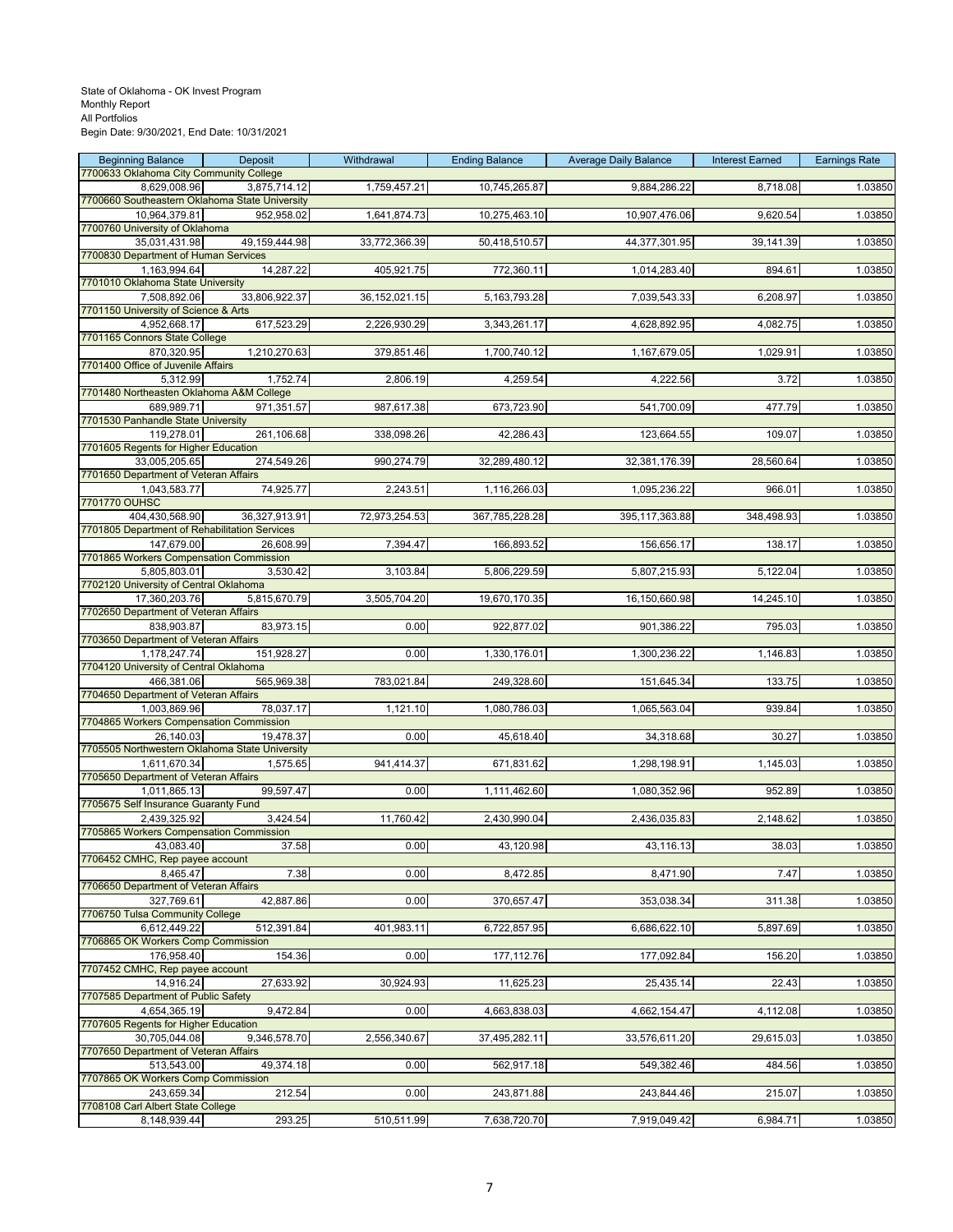| <b>Beginning Balance</b>                                       | Deposit      | Withdrawal   | <b>Ending Balance</b> | <b>Average Daily Balance</b> | <b>Interest Earned</b> | <b>Earnings Rate</b> |
|----------------------------------------------------------------|--------------|--------------|-----------------------|------------------------------|------------------------|----------------------|
| 7708605 Regents for Higher Education<br>160.36                 | 0.28         | 0.00         | 160.64                | 160.60                       | 0.14                   | 1.03850              |
| 7709605 Regents for Higher Education                           |              |              |                       |                              |                        |                      |
| 5,091,670.54                                                   | 799,146.53   | 7,550.00     | 5,883,267.07          | 5,603,322.36                 | 4,942.21               | 1.03850              |
| 7710350 Oklahoma Historical Society<br>1,301,063.25            | 1,134.92     | 0.00         | 1,302,198.17          | 1,302,051.73                 | 1,148.43               | 1.03850              |
| 7710452 Oklahoma Department of Mental Health                   |              |              |                       |                              |                        |                      |
| 1,579,896.77                                                   | 4,512.10     | 429.25       | 1,583,979.62          | 1,581,648.76                 | 1,395.04               | 1.03850              |
| 7710605 Regents for Higher Education                           |              |              |                       |                              |                        |                      |
| 2,855,669.52<br>7711185 Corporation Commission                 | 63,366.28    | 17,464.00    | 2,901,571.80          | 2,893,488.38                 | 2,552.10               | 1.03850              |
| 65.823.073.33                                                  | 1,087,199.97 | 2,990,819.15 | 63,919,454.15         | 64,807,728.54                | 57,161.30              | 1.03850              |
| 7711420 Langston University                                    |              |              |                       |                              |                        |                      |
| 1,018,032.85<br>7711452 Griffin Memorial Hospital Rep Payee    | 1,524,134.25 | 2,104,590.13 | 437,576.97            | 453,011.90                   | 399.56                 | 1.03850              |
| 77,986.31                                                      | 367.83       | 107.04       | 78,247.10             | 78,021.26                    | 68.82                  | 1.03850              |
| 7711605 Regents for Higher Education                           |              |              |                       |                              |                        |                      |
| 753,847.57                                                     | 668.62       | 0.00         | 754,516.19            | 754,429.92                   | 665.42                 | 1.03850              |
| 7712605 Regents for Higher Education<br>133,894.32             | 118.27       | 0.00         | 134,012.59            | 133,997.33                   | 118.19                 | 1.03850              |
| 7713605 Regents for Higher Education                           |              |              |                       |                              |                        |                      |
| 13,630,069.42                                                  | 11,889.53    | 0.00         | 13,641,958.95         | 13,640,424.82                | 12,031.04              | 1.03850              |
| 7714605 Regents for Higher Education<br>15,527,500.39          | 79,483.47    | 220,337.00   | 15,386,646.86         | 15,488,243.64                | 13,660.84              | 1.03850              |
| 7715605 Regents for Higher Education                           |              |              |                       |                              |                        |                      |
| 1,688,286.80                                                   | 1,533.75     | 0.00         | 1,689,820.55          | 1,689,622.65                 | 1,490.27               | 1.03850              |
| 7718605 Regents for Higher Education                           |              |              |                       |                              |                        |                      |
| 10,270,184.74<br>7719605 Regents for Higher Education          | 2,654,694.35 | 2,425,909.86 | 10,498,969.23         | 9,959,004.15                 | 8,783.98               | 1.03850              |
| 38,841.14                                                      | 53.88        | 0.00         | 38,895.02             | 38,886.78                    | 34.30                  | 1.03850              |
| 7723623 Seminole State College                                 |              |              |                       |                              |                        |                      |
| 315,895.30<br>7725100 Cameron University                       | 211,236.19   | 434,836.47   | 92,295.02             | 202,353.57                   | 178.48                 | 1.03850              |
| 3,417,280.08                                                   | 241,312.97   | 539,012.06   | 3,119,580.99          | 3,381,125.22                 | 2,982.20               | 1.03850              |
| 7730230 East Central University                                |              |              |                       |                              |                        |                      |
| 8,668,498.09                                                   | 898,418.36   | 1,163,890.71 | 8,403,025.74          | 8,558,389.13                 | 7,548.62               | 1.03850              |
| 7730830 Department of Human Services<br>264,464.06             | 230.69       | 2,537.84     | 262,156.91            | 264,419.39                   | 233.22                 | 1.03850              |
| 7740605 Regents for Higher Education                           |              |              |                       |                              |                        |                      |
| 12,675,556.44                                                  | 2,457,367.83 | 2,785,887.04 | 12,347,037.23         | 12,877,575.36                | 11,358.20              | 1.03850              |
| 7741241 Redlands Community College<br>2,659,872.04             | 100,088.91   | 138,561.94   | 2,621,399.01          | 2,595,240.03                 | 2,289.04               | 1.03850              |
| 7745605 Regents for Higher Education                           |              |              |                       |                              |                        |                      |
| 2,006,074.93                                                   | 3,731.70     | 497,000.00   | 1,512,806.63          | 1,735,776.73                 | 1,530.98               | 1.03850              |
| 7747470 Murray State College<br>2,392,970.22                   | 2,992,825.24 | 538,044.40   | 4,847,751.06          | 2,723,405.86                 | 2,402.08               | 1.03850              |
| 7750350 Oklahoma Historical Society                            |              |              |                       |                              |                        |                      |
| 706,438.85                                                     | 635.34       | 41,202.21    | 665,871.98            | 692,657.31                   | 610.93                 | 1.03850              |
| 7750531 Rose State College<br>11.114.859.53                    |              |              |                       |                              |                        |                      |
| 7751485 Northeastern State University                          | 2,718,791.11 | 760,805.38   | 13,072,845.26         | 12,309,866.76                | 10,857.47              | 1.03850              |
| 15,287,616.68                                                  | 1,641,784.22 | 3,172,105.71 | 13,757,295.19         | 14,275,781.12                | 12,591.43              | 1.03850              |
| 7752485 Northeastern State University                          |              |              |                       |                              |                        |                      |
| 3,130,291.47<br>7765665 Southwestern Oklahoma State University | 2,730.57     | 0.00         | 3, 133, 022.04        | 3,132,669.71                 | 2,763.06               | 1.03850              |
| 4,803,046.68                                                   | 667,284.55   | 884,788.03   | 4,585,543.20          | 4,771,574.07                 | 4,208.59               | 1.03850              |
| 7790041 Western Oklahoma State University                      |              |              |                       |                              |                        |                      |
| 3,297.20<br>7790470 Murray State College                       | 4,184.88     | 0.00         | 7,482.08              | 7,481.71                     | 6.60                   | 1.03850              |
| 1,949.75                                                       | 1.70         | 0.00         | 1,951.45              | 1,951.23                     | 1.72                   | 1.03850              |
| 7790490 Northern Oklahoma College                              |              |              |                       |                              |                        |                      |
| 7,652.86                                                       | 6.85         | 5,604.00     | 2,055.71              | 2,971.83                     | 2.62                   | 1.03850              |
| 7790660 Southeastern State University<br>1.46                  | 0.00         | 0.00         | 1.46                  | 1.46                         | 0.00                   | 1.03850              |
| 7805370 OIFA                                                   |              |              |                       |                              |                        |                      |
| 107.80                                                         | 0.09         | 0.00         | 107.89                | 107.88                       | 0.10                   | 1.03850              |
| 7823740 OCIA 2008B Reserve Fund<br>683.84                      | 0.00         | 683.84       | 0.00                  | 220.59                       | 0.19                   | 1.03850              |
| 7845740 OCIA 2008A Sinking Fund                                |              |              |                       |                              |                        |                      |
| 4,849.51                                                       | 0.00         | 4,849.51     | 0.00                  | 1,564.36                     | 1.38                   | 1.03850              |